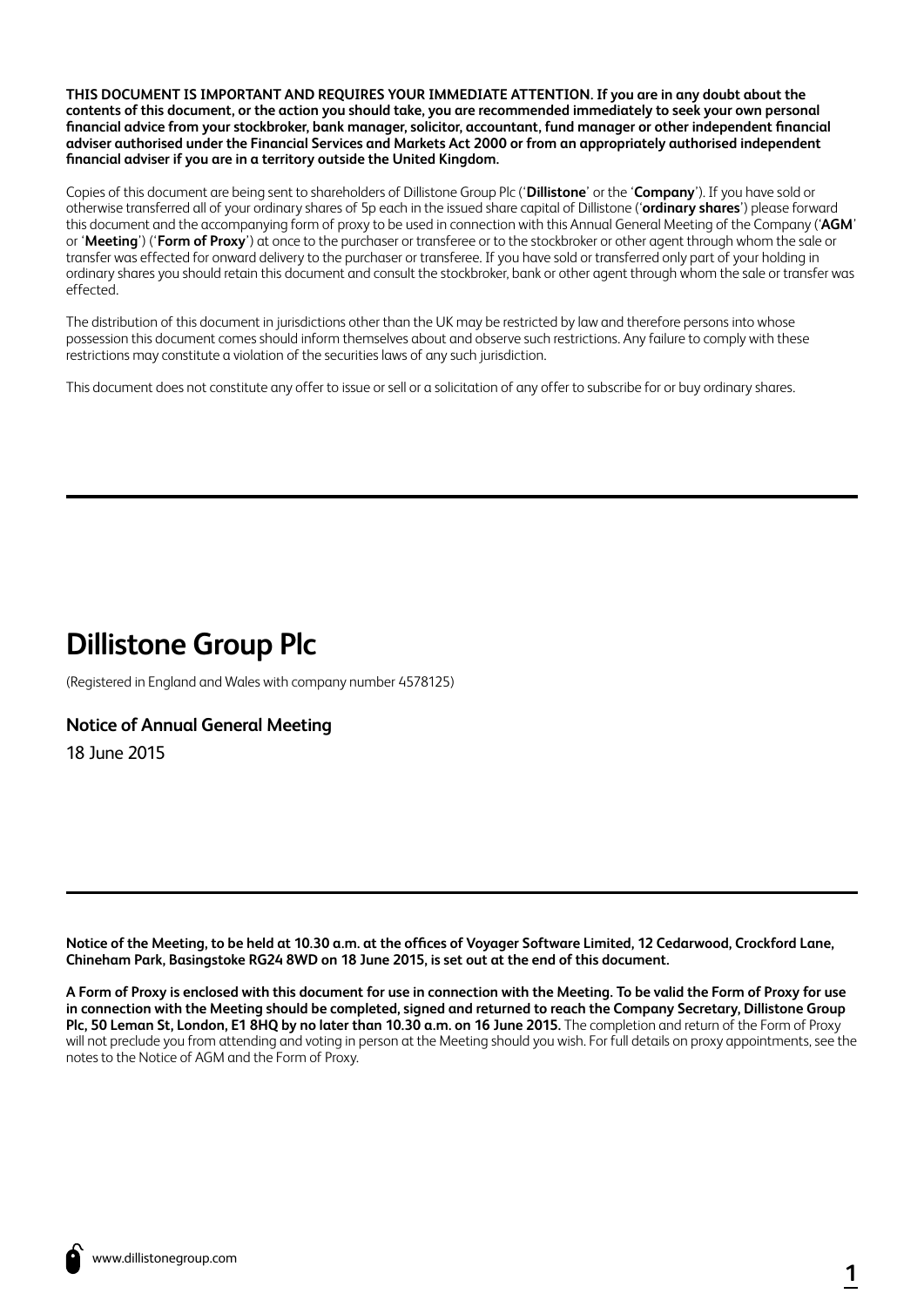# Dillistone Group Plc

Dear Shareholder,

I am writing to inform you that this year's Annual General Meeting of Dillistone Group Plc will be held on Thursday 18 June 2015 at 10.30 a.m. at the offices of Voyager Software Limited at **12 Cedarwood, Crockford Lane, Chineham Park, Basingstoke RG24 8WD**. Details of the business to be considered are set out in the notice of meeting ('**Notice**') which follows this letter. I should like to make some comments on a number of the matters to be dealt with at the AGM.

# **Resolutions 3 & 4 - Re-election of Directors**

These resolutions concern the re-election of Jason Starr and Alex James, who are retiring at the Meeting by rotation in accordance with article 83 of the Company's articles of association. The Board of Directors of Dillistone ('**Board**' or '**Directors**'), following its evaluation of the performance of the Directors offering themselves for re-election, confirms that each of the Directors is performing effectively and demonstrates commitment to their role.

# **Resolution 7 - Directors' power to allot shares**

Section 549 of the Companies Act 2006 (the '**Act**') stipulates that directors cannot allot shares or rights to subscribe for shares in a company (other than the shares allotted in accordance with an employees' share scheme) unless they are authorised to do so by its shareholders in general meeting. The Directors' current authority to allot shares was granted at last year's Annual General Meeting and is due to expire at the conclusion of the Meeting. Resolution 7 seeks new authority from shareholders (to the exclusion of the previous general authority granted at last year's Annual General Meeting) for the Directors to allot relevant securities up to an aggregate nominal value £323,139 (equating to 6,462,780 ordinary shares of 5p each in the share capital of the Company). This general authority equates to approximately one-third of the nominal value of the issued share capital of the Company. The Directors do not have any present intentions of exercising this authority, but they consider it desirable that the specified amount of unissued share capital is available for issue so that they can more readily take advantage of possible opportunities. Unless renewed, revoked, varied or extended, this authority will expire at the conclusion of the next Annual General Meeting of the Company.

# **Resolution 8 - Directors' power to allot shares for cash**

Resolution 8 authorises the Directors in certain circumstances to allot equity securities for cash other than in accordance with statutory pre-emption rights (which require a company to offer all allotments for cash first to existing shareholders in proportion to their holdings). The relevant circumstances are either where (i) the allotment takes place in connection with a rights issue or (ii) the allotment is limited to a maximum nominal amount of £145,414 (equating to 2,908,280 ordinary shares of 5p each in the share capital of the Company), representing approximately 15 per cent of the nominal value of the issued ordinary share capital of the Company. Unless renewed, revoked, varied or extended, this authority will expire at the conclusion of the next Annual General Meeting of the Company. Resolution 8 will also give the Directors power to sell ordinary shares held in treasury on a non pre-emptive basis, subject always to the limitations noted above. The Directors consider that the power proposed to be granted by Resolution 8 is necessary to retain flexibility, although they do not have any intention at the present time of exercising such power.

# **Resolution 9 - Authority to purchase shares (market purchases)**

Under Resolution 9, which is proposed as a special resolution, the Company will seek to renew the current limited authority to make purchases in the market of its own ordinary shares subject to specified limits, including the minimum and maximum prices which may be paid. The maximum number of ordinary shares which the Company may purchase pursuant to this authority is limited to 1,938,855 ordinary shares, representing approximately 10 per cent of the issued share capital of the Company in each case.

In seeking this authority the Board is not indicating any commitment to buy back ordinary shares. The Board will only exercise the authority if, in the light of market conditions prevailing at the time, it considers that the purchases of ordinary shares can be expected to result in an increase in earnings per share and be in the best interests of shareholders generally. The Directors do, however, consider it desirable for this authorisation to be available to provide flexibility in the management of the Company's capital reserves. In the event of any purchase under this authority, the Directors would either hold the purchased ordinary shares in treasury or cancel them. The authority will expire at the conclusion of the next Annual General Meeting of the Company.

# **Action to be taken**

Whether or not you intend to come to the AGM, please complete and return the accompanying Form of Proxy to the Company Secretary so as to be received no later than 10.30 a.m. on 16 June 2015. By doing so, you will not preclude yourself from attending and voting in person at the Meeting.

# **Recommendation**

Your Board considers each of the proposed resolutions to be in the best interests of the Company and its shareholders as a whole. Accordingly, your Directors unanimously recommend that you vote in favour of the resolutions as they intend to do in respect of their own beneficial shareholdings amounting to 8,221,933 ordinary shares representing approximately 42.41 per cent of the issued share capital of the Company.

Yours faithfully

**Mike Love** Non-Executive Chairman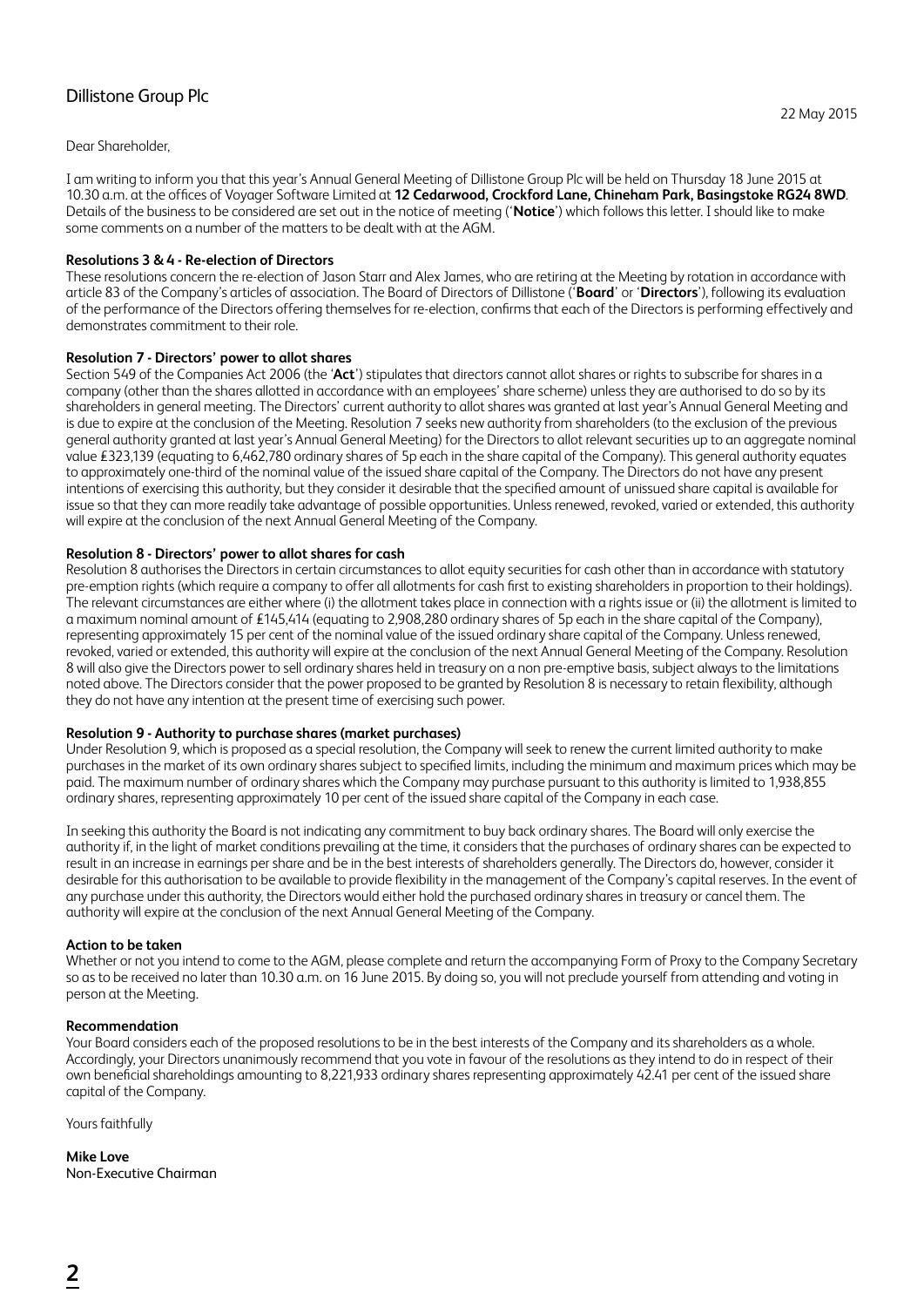# Dillistone Group Plc

# Notice of Annual General Meeting

Notice is hereby given that the Annual General Meeting (the '**AGM**' or '**Meeting**') of Dillistone Group Plc (the '**Company**') will be held at the offices of Voyager Software Limited at **12 Cedarwood, Crockford Lane, Chineham Park, Basingstoke RG24 8WD** on Thursday 18 June 2015 at 10.30 a.m. for the following purposes:

# **Ordinary Resolutions**

To consider and, if thought fit, pass the following resolutions, which will be proposed as ordinary resolutions:

#### **1. Report and accounts**

To receive the audited annual accounts of the Company for the year ended 31 December 2014, together with the Directors' report and the auditor's report on those annual accounts.

#### **2. Declaration of dividend**

To declare a final dividend of 2.7 pence per ordinary share of 5 pence each in the issued share capital of the Company for the year ended 31 December 2014 payable on 24 June 2015 to shareholders who are on the register of members of the Company at 5.00 p.m. on 29 May 2015.

#### **3. Re-election of Director**

To re-elect Jason Starr, who retires by rotation in accordance with the Company's articles of association.

# **4. Re-election of Director**

To re-elect Alex James, who retires by rotation in accordance with the Company's articles of association.

# **5. Re-appointment of auditors**

To appoint Grant Thornton as auditors of the Company to hold office from the conclusion of this Meeting until the conclusion of the next general meeting at which accounts are laid before the Company.

#### **6. Auditors' remuneration**

To authorise the Directors to determine the remuneration of the auditors.

#### **7. Directors' authority to allot shares**

That, in substitution for any equivalent authorities and powers granted to the Directors prior to the passing of this resolution, the Directors be and they are generally and unconditionally authorised pursuant to Section 551 of the Companies Act 2006 (the '**Act**') to exercise all powers of the Company to allot shares in the Company, and grant rights to subscribe for or to convert any security into shares of the Company (such shares, and rights to subscribe for or to convert any security into shares of the Company being '**relevant securities**') up to an aggregate nominal amount of £323,139 provided that, unless previously revoked, varied or extended, this authority shall expire on the conclusion of the Annual General Meeting of the Company to be held in 2016 except that the Company may at any time before such expiry make an offer or agreement which would or might require relevant securities to be allotted after such expiry and the Directors may allot relevant securities in pursuance of such an offer or agreement as if this authority had not expired.

# **Special Resolutions**

To consider and, if thought fit, pass the following resolutions which will be proposed as special resolutions.

#### **8. Directors' power to allot shares for cash**

That the Directors be and they are empowered pursuant to Section 570(1) of the Act to allot equity securities (as defined in Section 560(1) of the Act) of the Company wholly for cash pursuant to the authority of the Directors under Section 551 of the Act conferred by resolution 7 above and/or by way of a sale of treasury shares (by virtue of Section 573 of the Act), in each case as if Section 561(1) of the Act did not apply to such allotment, provided that:

- (a) the power conferred by this resolution shall be limited to:
	- (i) the allotment of equity securities in connection with an offer of equity securities to the holders of ordinary shares in the capital of the Company in proportion as nearly as practicable to their respective holdings of such shares, but subject to such exclusions or other arrangements as the Directors may deem necessary or expedient in relation to fractional entitlements or legal or practical problems under the laws of, or the requirements of any regulatory body or any stock exchange:
	- (ii) the allotment, otherwise than pursuant to sub-paragraph (i) above, of equity securities up to an aggregate nominal amount of £145,414; and
- (b) unless previously revoked, varied or extended, this power shall expire on the conclusion of the Annual General Meeting of the Company to be held in 2016 except that the Company may before the expiry of this power make an offer or agreement which would or might require equity securities to be allotted after such expiry and the Directors may allot equity securities in pursuance of such an offer or agreement as if this power had not expired.